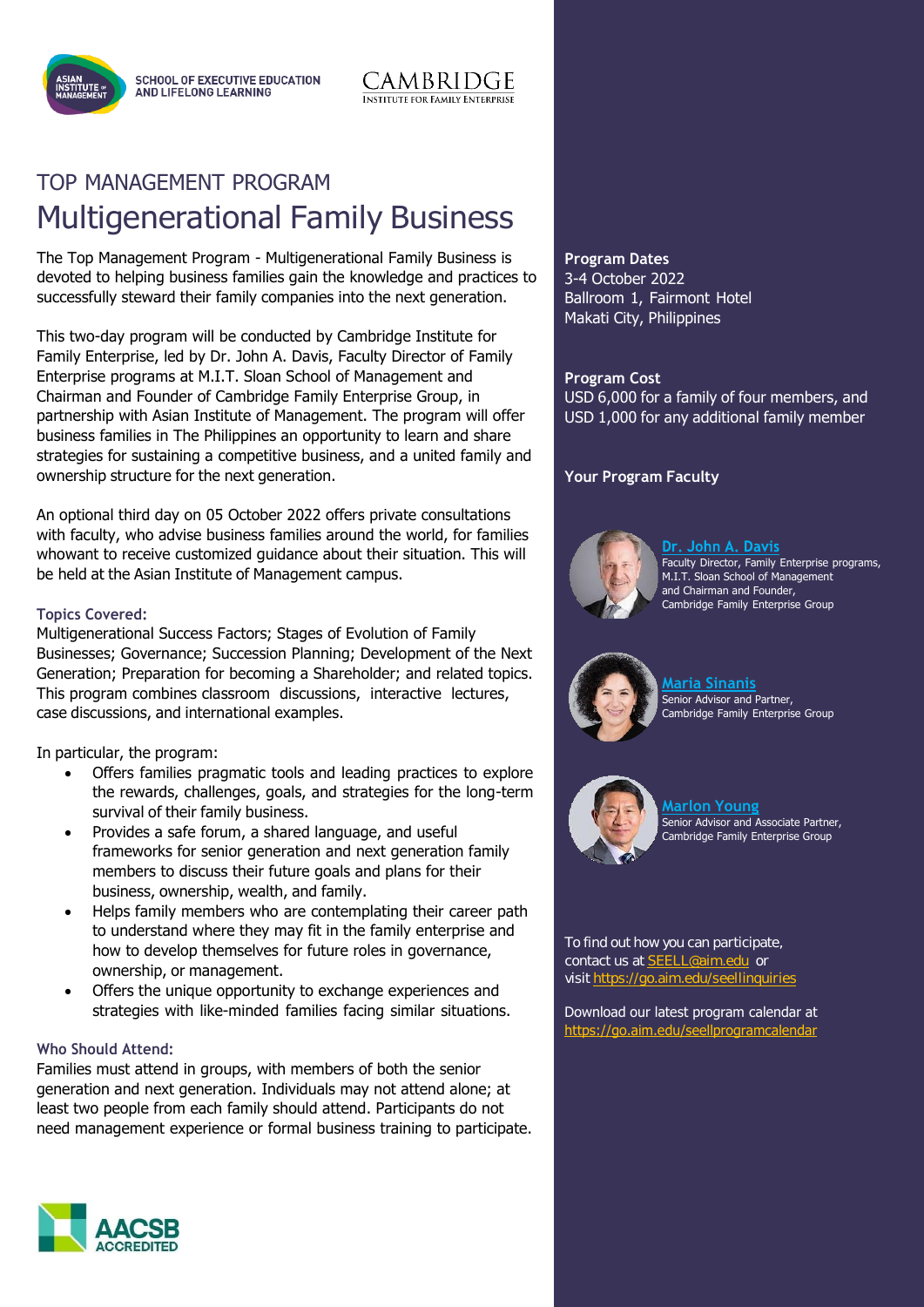

# **Dr. John A. Davis**

Faculty Director, Family Enterprise programs, M.I.T. Sloan School of Management and Chairman and Founder, Cambridge Family Enterprise Group

Professor John A. Davis is founder and chairman of Cambridge Family Enterprise Group, a global organization he created in 1989 that is devoted to helping families achieve long-term and lasting success for their families, enterprises, and financial wealth. It is comprised of two divisions: Cambridge Advisors to Family Enterprise, a highly specialized, international advisory firm serving family enterprises, and Cambridge Institute for Family Enterprise, a leading education and research institute dedicated to the significant issues that family enterprises face.

Professor Davis is a globally recognized pioneer and authority on issues related to the family enterprise, family wealth, and the family office. Since the 1970s, he has been a leading researcher, author, advisor, and speaker on family enterprise, and is the creator of some the field's most impactful conceptual frameworks. His insights help to build shareholder value, develop leaders, strengthen families, professionalize businesses and family offices, and pass sustainable enterprises to the next generation.

Trained in management, psychology, and economics, Professor Davis has advised multigenerational family enterprises in more than 65 countries, including a number of the world's leading business families. He advises on long-term sustainability; governance; family wealth; family office; ownership strategies; developing next generation talent; succession transitions; life and career planning; conflict resolution and family unity; selling the family business; and adapting to disruptive change, among others.

A renowned academic and shaper of the family enterprise field, Professor Davis leads the family enterprise suite of programs at the MIT Sloan School of Management. He teaches family business and family office management, and strategies for family enterprises to position themselves for the future. He leads two executive programs: Future Family Enterprise: Sustaining Multigenerational Success and Founder to Family: Succeeding the Founder in the Family Enterprise. During his 21 years on the faculty of Harvard Business School, Professor Davis founded and led Harvard's family business management area and was founding faculty chair of the Families in Business program. He also taught the MBA course, Management of the Family Business, and family business management in the Owner/President Management executive program.

Professor Davis speaks at conferences and workshops for business families around the world, such as for the World Economic Forum, Harvard Business Review, YPO and WPO, Cambridge Institute for Family Enterprise, Family Business Network, as well as for financial institutions, private member networks, and individual family companies.

Professor Davis has written significant works explaining family enterprise dynamics and has created many of the leading conceptual frameworks in the field. His most known contribution is the Three-Circle Model of the Family Business System, the fundamental paradigm in the field which he created with HBS Professor Renato Tagiuri. He also co-authored Generation to Generation: Life Cycles of the Family Business, a preeminent work. His extensive body of educational materials is used by graduate schools of business around the globe. He is regularly cited in publications such as the Wall Street Journal, New York Times, Financial Times, Economist, Bloomberg, NPR, Forbes, and Fortune.

Professor Davis earned his Doctorate in Business Administration from Harvard Business School, his M.A. in Economics from the University of Wisconsin, and his A.B. in Economics with high honors from Kenyon College.

Follow Prof. John A. Davis on Twitter at [@ProfJohnDavis,](https://twitter.com/profjohndavis) and learn more about his activities at [www.johndavis.com.](http://www.johndavis.com/)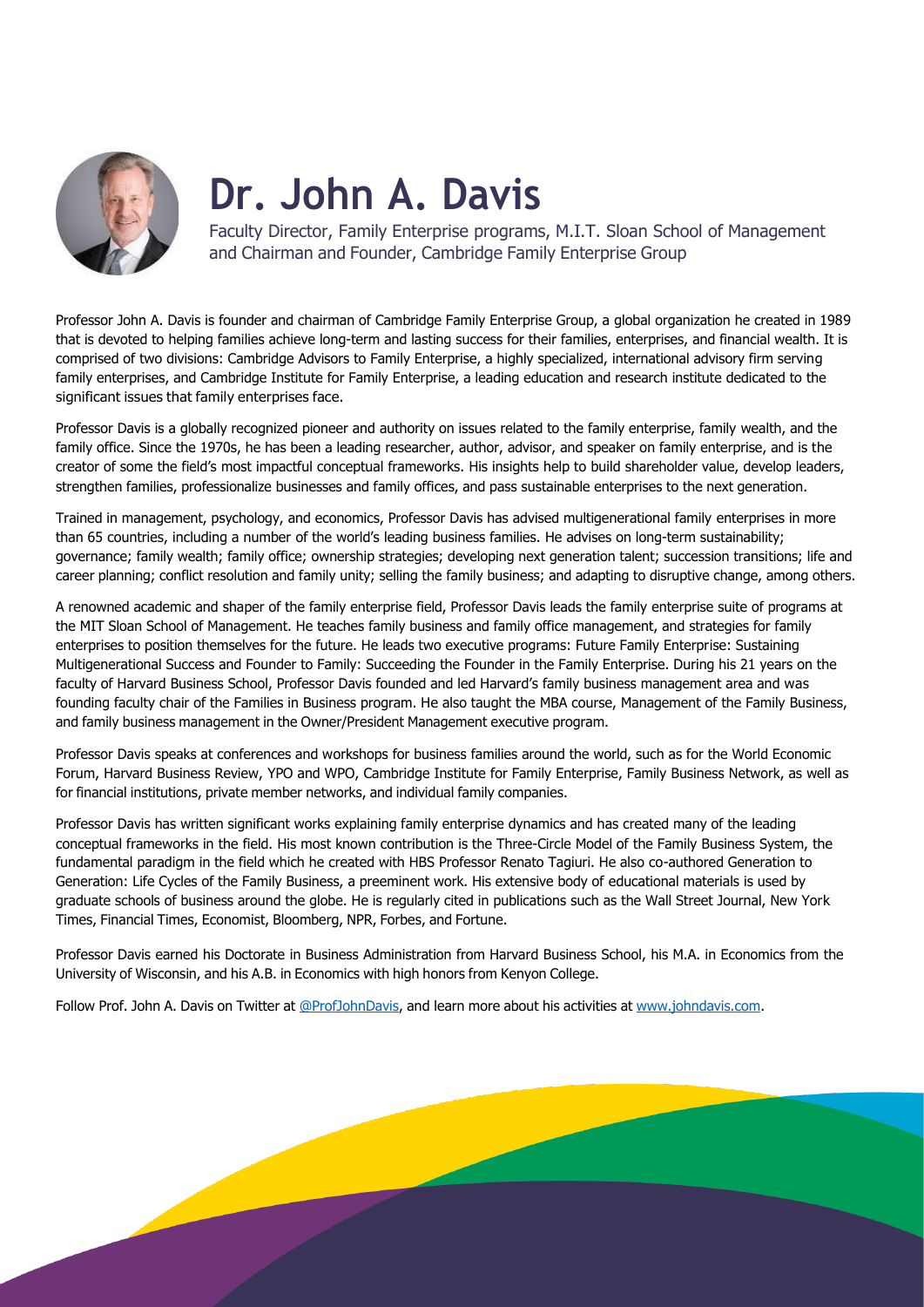

## <span id="page-2-0"></span>**Maria Sinanis**

Senior Advisor and Partner, Cambridge Family Enterprise Group

Maria Sinanis is a senior advisor and partner at Cambridge Advisors to Family Enterprise, a highly specialized international advisory firm serving family enterprises. She is a fellow at Cambridge Institute for Family Enterprise, a leading education and research institute dedicated to the significant issues family enterprises face. Both organizations are divisions of Cambridge Family Enterprise Group, a global organization founded in 1989, devoted to helping families achieve multigenerational success for their families, enterprises, and financial wealth.

Since 2007, Ms. Sinanis has advised multigenerational family-owned enterprises of diverse sizes, generations and industries throughout North America, Latin America and Africa. She assesses the performance of family enterprise systems; advises on best practices; designs and implements governance structures for the family, owners and business; facilitates governance meetings and leads families through governance and process issues; guides next generation family members to prepare them for future roles; and addresses family relationship challenges. Her advisory work primarily focuses on next generation talent development and assisting cousin-owned, complex family enterprises with architecting and implementing tailored governance systems to keep the family and owners united and connected to the business and family office. In 2010, the Family Firm Institute—the preeminent association for family enterprise professionals—awarded Ms. Sinanis certification in Family Business Advising.

Ms. Sinanis teaches and speaks to family business audiences at education programs and private family meetings. She teaches in the Preparing Owners of a Family Business program at the Cambridge Institute for Family Enterprise. She is a facilitator in the Future Family Enterprise: Sustaining Multigenerational Success program at the MIT Sloan School of Management, an innovative new program for multigenerational families to prepare themselves for the future. For several years, Ms. Sinanis served as a facilitator at Harvard Business School's Families in Business program. She is co-author of two books on family business: Next Generation Success (Cambridge Institute for Family Enterprise, 2014) and the forthcoming book Understanding the Power of Ownership: A Guide to the Responsibilities and Rights of Family Enterprise Ownership (Cambridge Institute for Family Enterprise, to be published soon). She contributes to research pertaining to next generation development at the Cambridge Institute for Family Enterprise.

Earlier in her career, Ms. Sinanis was a director of business development in her family's second-generation family business, a manufacturer and tier one and two supplier to the automotive and agriculture industry. She also worked as an advisor, with a focus in strategy implementation, for The Telos Group, a boutique consulting firm that provides advisory services to family and closely held companies.

Ms. Sinanis earned her M.B.A. from Babson College in Massachusetts. She earned her B.A., with a double major in Education and Hispanic Language and Literature and a minor in Business, from Kalamazoo College in Michigan. She is certified to administer and interpret the Myers Briggs Type Indicator instrument. She is fluent in English, Greek and Spanish, and has a basic level of fluency in Portuguese.

Contact Ms. Sinanis at [msinanis@cfeg.com.](mailto:msinanis@cfeg.com)